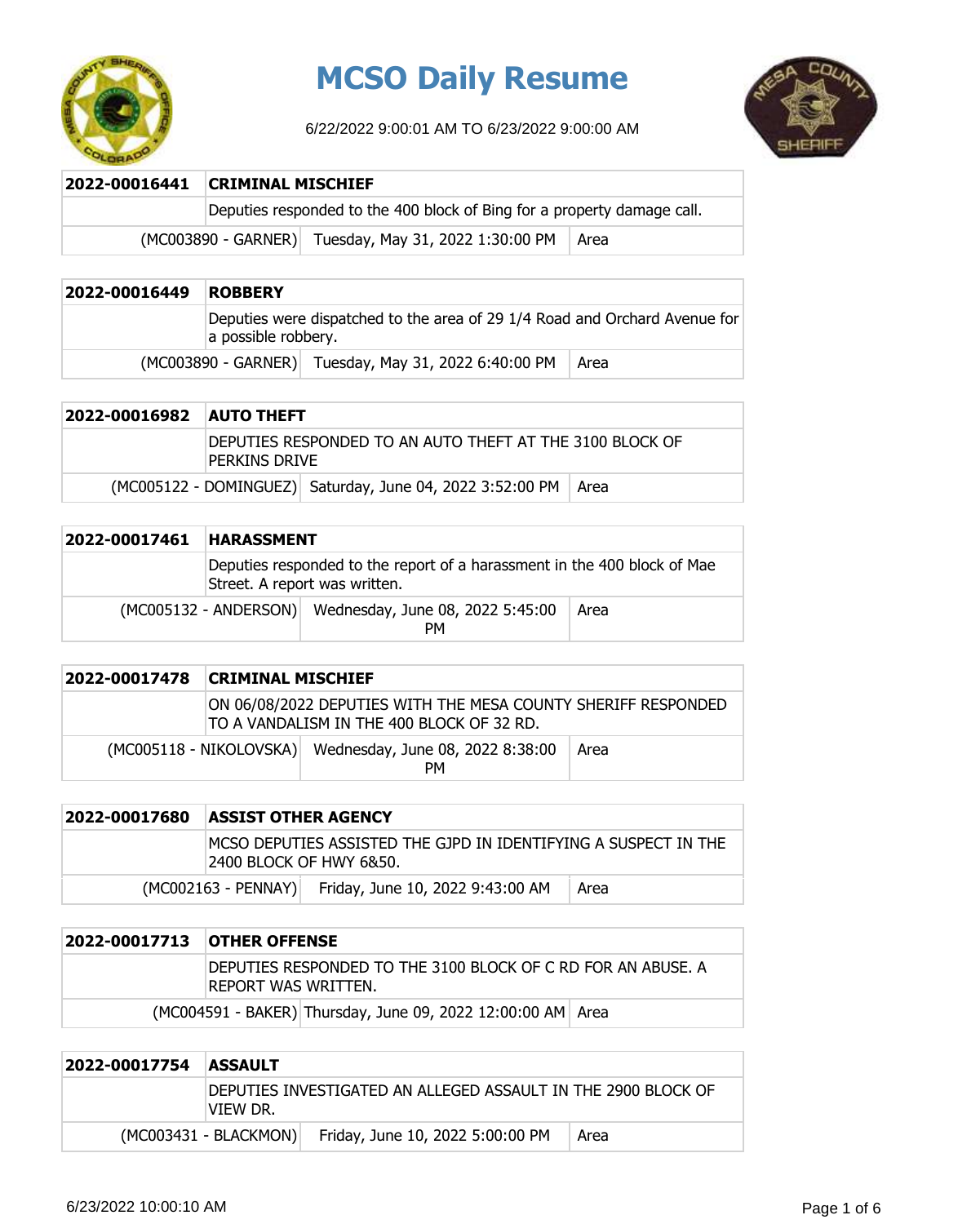|                                                              | <b>ASSIST OTHER AGENCY</b> |  |  |  | 2022-00017775 |
|--------------------------------------------------------------|----------------------------|--|--|--|---------------|
|                                                              |                            |  |  |  |               |
| (MC003368 - JONES) Saturday, June 11, 2022 2:15:00 AM   Area |                            |  |  |  |               |

| 2022-00017860 TRAFFIC |                                                                                     |                                                                |  |
|-----------------------|-------------------------------------------------------------------------------------|----------------------------------------------------------------|--|
|                       | DEPUTIES ATTEMPTED A TRAFFIC STOP IN THE AREA OF 32 AND E ROAD<br>(MESA COUNTY,CO). |                                                                |  |
|                       |                                                                                     | (MC004193 - WORLEY) Saturday, June 11, 2022 11:14:00 PM   Area |  |

| 2022-00017924 ASSAULT |                                                                                             |                                                    |      |
|-----------------------|---------------------------------------------------------------------------------------------|----------------------------------------------------|------|
|                       | ON 6/12/22 DEPUTIES TOOK A REPORT OF AN ASSAULT IN THE 300 BLOCK<br>IOF FIRE WILLOW STREET. |                                                    |      |
|                       |                                                                                             | (MC003879 - WICK) Sunday, June 12, 2022 4:13:00 PM | Area |

| 2022-00017935 CRIMINAL MISCHIEF |                                                                                                                     |      |
|---------------------------------|---------------------------------------------------------------------------------------------------------------------|------|
|                                 | ON 06/12/2022 DEPUTIES RESPONDED TO THE 2300 BLOCK OF E RD IN<br>IREFERENCE TO A VANDALISM. A REPORT WAS GENERATED. |      |
| ROBLES)                         | (MC005135 - ARCHULETA- Sunday, June 12, 2022 5:27:00 PM                                                             | Area |

| 2022-00017998 | <b>OTHER OFFENSE</b> |                                                                 |  |
|---------------|----------------------|-----------------------------------------------------------------|--|
|               | IE HALL CT.          | DEPUTIES RESPONDED TO A JUVINILE COMPLAINT IN THE 3200 BLOCK OF |  |
|               |                      | (MC005320 - MOSHER) Monday, June 13, 2022 10:47:00 AM   Area    |  |

| 2022-00018012 ASSIST OTHER AGENCY |                                                                   |      |
|-----------------------------------|-------------------------------------------------------------------|------|
|                                   | Deputies assited the GJPD in the 700 block of 22 Road.            |      |
|                                   | (MC003567 - ZWINCK) Wednesday, June 08, 2022 8:32:00<br><b>PM</b> | Area |

| 2022-00018031 | <b>ASSIST OTHER AGENCY</b>                                                                         |                                                            |      |
|---------------|----------------------------------------------------------------------------------------------------|------------------------------------------------------------|------|
|               | MCSO Deputies assisted the Palisade Police Department with an investigation<br>near Horizon Drive. |                                                            |      |
|               |                                                                                                    | (MC002101 - MEANS) Wednesday, June 08, 2022 12:30:00<br>PМ | Area |

| 2022-00018133 | <b>HARASSMENT</b>                                                               |                                                         |      |
|---------------|---------------------------------------------------------------------------------|---------------------------------------------------------|------|
|               | IDEPUTIES RESPONDED TO A HARASSMENT REPORT IN THE 800 BLOCK OF<br>121 1/2 ROAD. |                                                         |      |
|               |                                                                                 | (MC002370 - TRUJILLO) Tuesday, June 14, 2022 8:00:00 AM | Area |

| 2022-00018289 | <b>CIVIL</b>                                                                |
|---------------|-----------------------------------------------------------------------------|
|               | DEPUTIES TOOK A REPORT OF A CIVIL ISSUE AT THE 300 BLOCK OF<br>ROSEVALE RD. |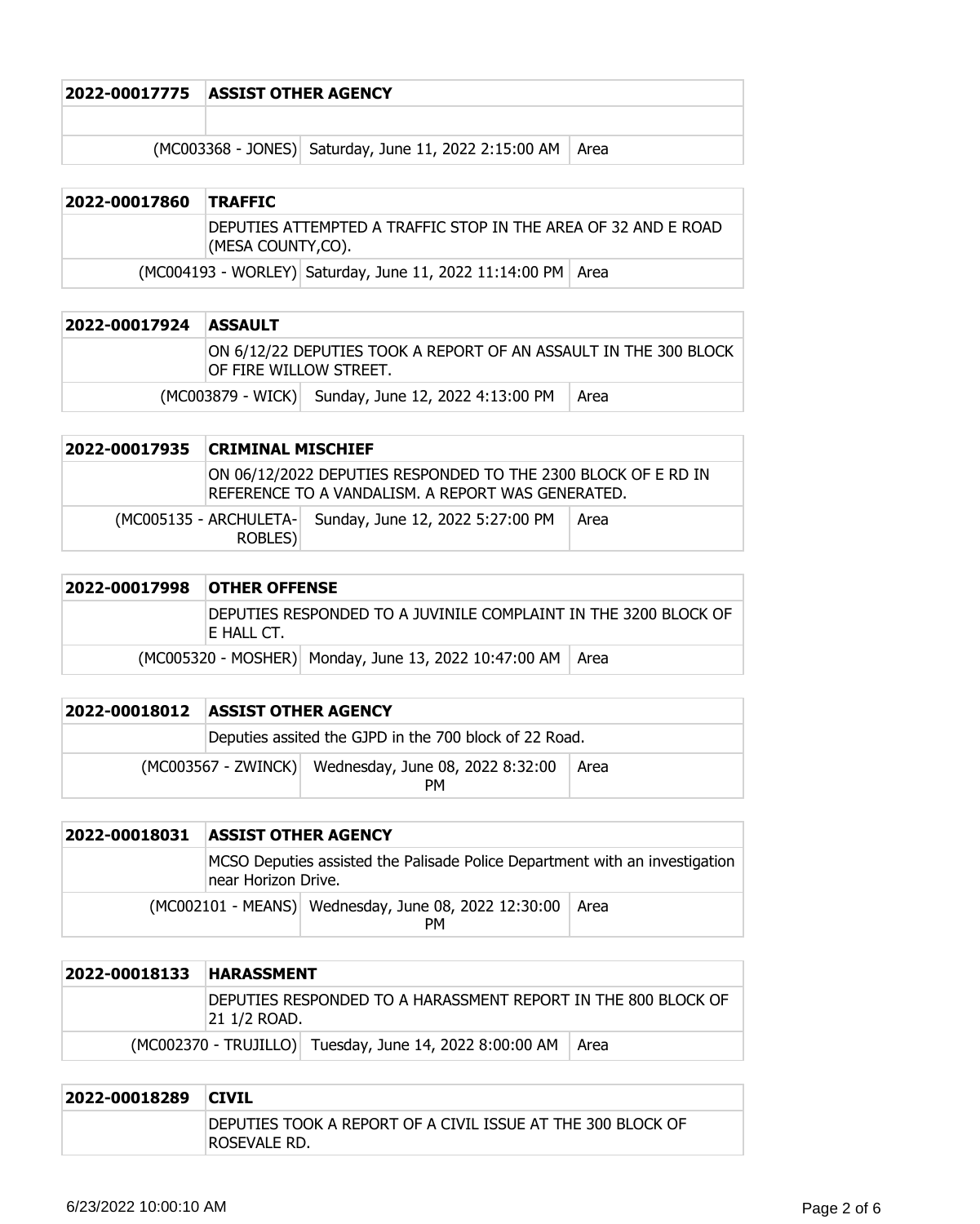| (MC005096 - KREPP) Wednesday, June 15, 2022 9:31:00 Area |  |
|----------------------------------------------------------|--|
| АΜ                                                       |  |

| 2022-00018347 | <b>HARASSMENT</b> |                                                                        |      |
|---------------|-------------------|------------------------------------------------------------------------|------|
|               |                   | Deputies responded to the 2900 block of North Avenue for a harassment. |      |
|               |                   | (MC003890 - GARNER) Wednesday, June 15, 2022 5:20:00<br><b>PM</b>      | Area |

| 2022-00018383 | <b>TRESPASS</b> |                                                                     |      |
|---------------|-----------------|---------------------------------------------------------------------|------|
|               | ICANYON CT.     | DEPUTIES REPONDED TO A TRESPASS IN THE 800 BLOCK OF WEDDING         |      |
|               |                 | (MC004075 - REASONER) Wednesday, June 15, 2022 8:50:00<br><b>PM</b> | Area |

| 2022-00018469 | <b>FRAUD / FORGERY</b>                                                       |                                                         |      |
|---------------|------------------------------------------------------------------------------|---------------------------------------------------------|------|
|               | DEPUTIES RESPONDED TO A FRAUD REPORT IN THE 2800 BLOCK OF<br>PINEHURST LANE. |                                                         |      |
|               |                                                                              | (MC002370 - TRUJILLO) Friday, April 15, 2022 7:00:00 AM | Area |

| 2022-00018517 | <b>TRESPASS</b> |                                                                 |      |
|---------------|-----------------|-----------------------------------------------------------------|------|
|               |                 | DEPUTIES RESPONDED TO A TRESPASS IN THE 2900 BLOCK OF MESA AVE. |      |
|               |                 | (MC004075 - REASONER) Friday, June 17, 2022 2:42:00 AM          | Area |

## **2022-00018574 MENTAL HEALTH / ALCOHOL**

 $(MCOO3479 - STRAUCH)$  Friday, June 17, 2022 1:06:00 PM Area

| 2022-00018876 | <b>CHILD ABUSE / NEGLECT</b>                                                        |                                                      |        |
|---------------|-------------------------------------------------------------------------------------|------------------------------------------------------|--------|
|               | DEPUTIES RESPONEDE TO THE REPORT OF CHILD ABUSE IN THE 200<br>IBLOCK OF LINCOLN LN. |                                                      |        |
|               |                                                                                     | (MC005320 - MOSHER) Monday, June 20, 2022 1:10:00 PM | l Area |

| 2022-00018911 TRAFFIC |                                                                                                                   |
|-----------------------|-------------------------------------------------------------------------------------------------------------------|
|                       | ON 6/20/22 DEPUTIES CONDUCTED A TRAFFIC STOP AND ISSUED A<br>SUMMONS IN THE AREA OF GOOD HOPE CIRCLE AND 33 ROAD. |
|                       | (MC003879 - WICK) Monday, June 20, 2022 8:46:00 PM   Area                                                         |

| 2022-00018936 | <b>SUICIDE</b> |                                                                |  |
|---------------|----------------|----------------------------------------------------------------|--|
|               | BEACON CT.     | ON TUESDAY, 06/21/22, INVESTIGATED A DEATH IN THE 200 BLOCK OF |  |
|               |                | (MC003368 - JONES) Tuesday, June 21, 2022 1:26:00 AM   Area    |  |

#### **2022-00018950 DEATH INVESTIGATION**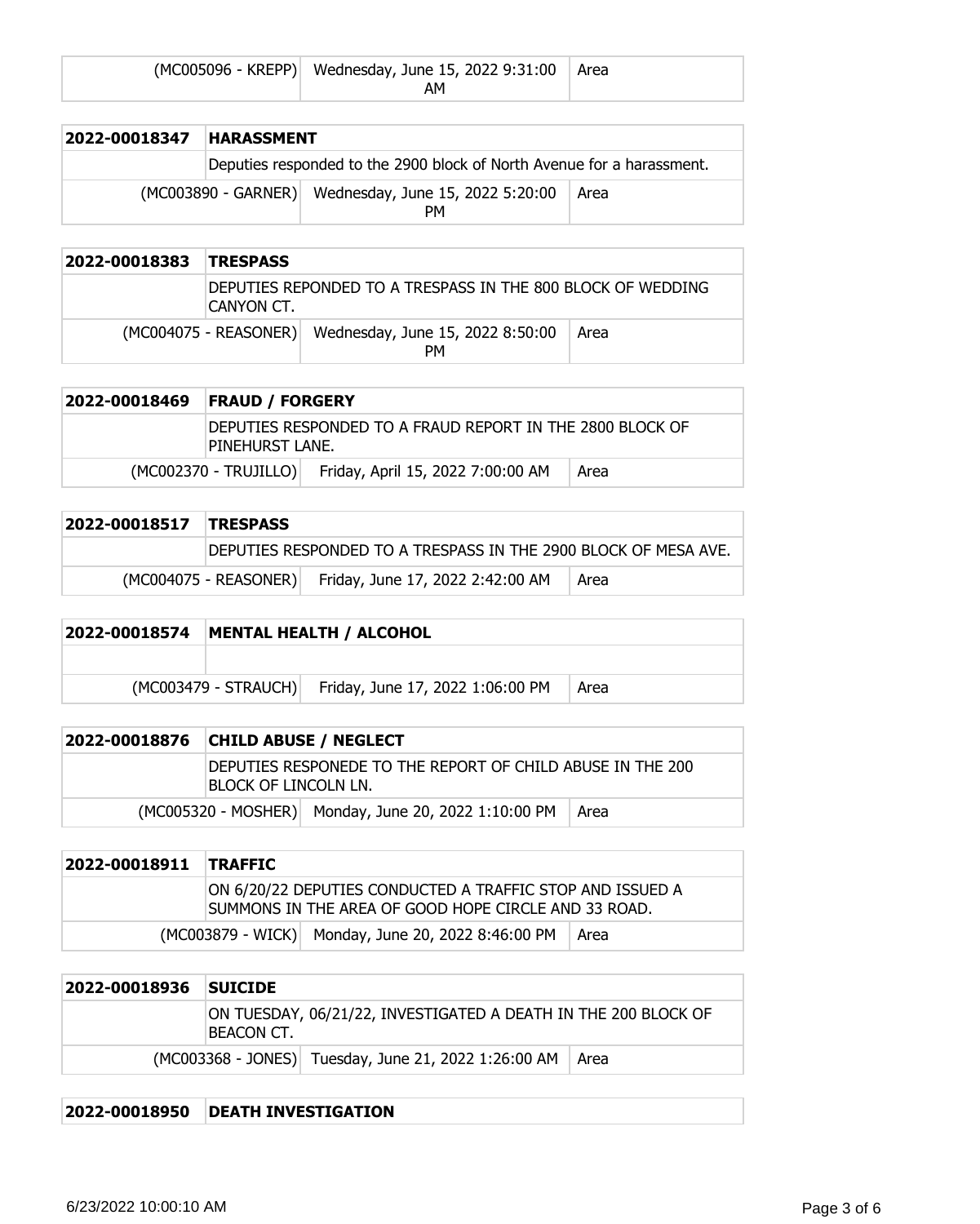#### A DEATH INVESTIGATION WAS CONDUCTED AT THE 100 BLOCK OF MARTIN COURT

 $(MCOO4596 - TAFOYA)$  Thursday, June 16, 2022 11:00:00 AM Area

#### **2022-00018957 RUNAWAY / MISSING PERSON**

 $(MCO03239 - DIXON)$  Monday, June 20, 2022 1:30:00 AM Area

#### **2022-00019012 ASSIST OTHER AGENCY**

DEPUTIES ASSISTED GJPD IN RECOVERING A STOLEN VEHICLE IN THE 500 BLOCK OF PLACER DRIVE.

 $(MCOO3239 - DIXON)$  Tuesday, June 21, 2022 4:43:00 PM  $|$  Area

| 2022-00019015 | <b>SHOPLIFT</b>                                                                 |                                                              |  |
|---------------|---------------------------------------------------------------------------------|--------------------------------------------------------------|--|
|               | DEPUTIES RESPONDED TO THE REPORT OF A SHOPLIFT IN THE 500 BLOCK<br>IOF 32 ROAD. |                                                              |  |
|               |                                                                                 | (MC005320 - MOSHER) Tuesday, June 21, 2022 4:45:00 PM   Area |  |

| 2022-00019027 | <b>CRIMINAL MISCHIEF</b>                                                                    |      |  |
|---------------|---------------------------------------------------------------------------------------------|------|--|
|               | WILLIAM CLARKE, 54, OF GRAND JUNCTION WAS ISSUED A SUMMONS FOR<br><b>CRIMINAL MISCHIEF.</b> |      |  |
|               | (MC003226 - Tuesday, June 21, 2022 6:24:00 PM<br>STUCKENSCHNEIDER)                          | Area |  |

| 2022-00019030 THEFT |                                                                                                   |  |
|---------------------|---------------------------------------------------------------------------------------------------|--|
|                     | ON TUESDAY, 06/21/22, MESA COUNTY DEPUTIES TOOK A THEFT REPORT<br>IN THE 2900 BLOCK OF NORTH AVE. |  |
|                     | (MC003368 - JONES) Tuesday, June 21, 2022 5:49:00 PM   Area                                       |  |

| 2022-00019034 CHILD ABUSE / NEGLECT                                                   |                                                            |  |
|---------------------------------------------------------------------------------------|------------------------------------------------------------|--|
| DEPUTIES RESPONDED TO A REPORT OF CHILD ABUSE IN THE 400 BLOCK<br>IOF MEADOWVALE WAY. |                                                            |  |
|                                                                                       | (MC005116 - PAGE) Tuesday, June 21, 2022 8:01:00 PM   Area |  |

| 2022-00019038 | <b>CRIMINAL MISCHIEF</b> |                                                                                                         |  |
|---------------|--------------------------|---------------------------------------------------------------------------------------------------------|--|
|               |                          | ON 06/21/22 DEPUTIES WERE DISPATCHED TO TAKE A VANDALISM<br>REPORT IN THE 3100 BLOCK OF BROWNIE CIRCLE. |  |
|               |                          | (MC003997 - ZAMORA) Tuesday, June 21, 2022 7:13:00 PM   Area                                            |  |

| 2022-00019058 | <b>BURGLARY</b>                                                                    |  |      |
|---------------|------------------------------------------------------------------------------------|--|------|
|               | On 06/22/22, Deputies responded to a Burglary in the 200 Block of<br>Dartmouth Ln. |  |      |
|               | (MC005332 - SATTERLY) Wednesday, June 22, 2022 1:00:00<br>AΜ                       |  | Area |